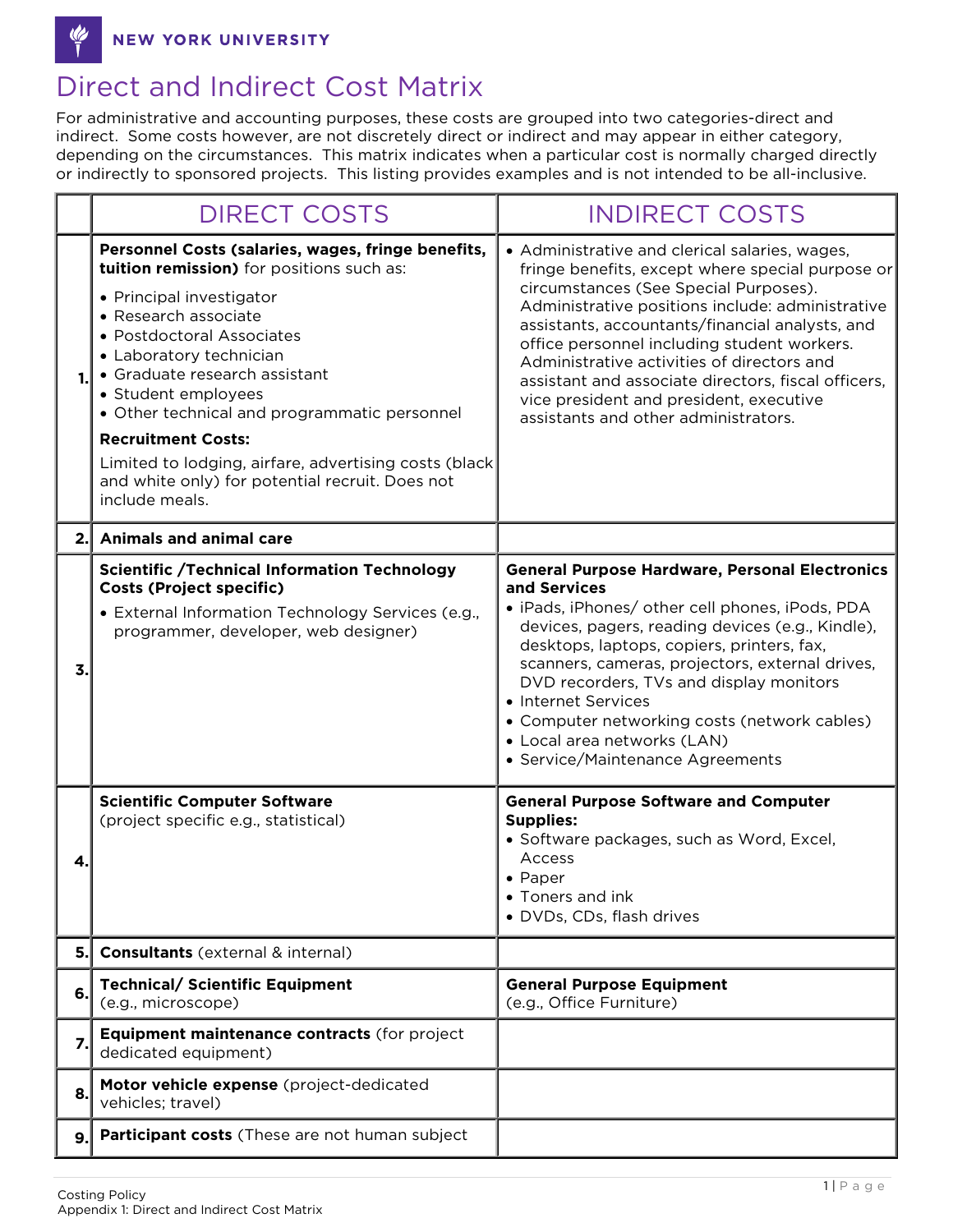<u>W</u>

|     | <b>DIRECT COSTS</b>                                                                                                                                                                                                                                                                                                                       | <b>INDIRECT COSTS</b>                                                                                                                                                                                                                                                                                                                                           |
|-----|-------------------------------------------------------------------------------------------------------------------------------------------------------------------------------------------------------------------------------------------------------------------------------------------------------------------------------------------|-----------------------------------------------------------------------------------------------------------------------------------------------------------------------------------------------------------------------------------------------------------------------------------------------------------------------------------------------------------------|
|     | incentive payments.)<br>• Stipends<br>• Tuition & fees<br>• Travel<br>• Other miscellaneous                                                                                                                                                                                                                                               |                                                                                                                                                                                                                                                                                                                                                                 |
| 10. | Printing, binding, copying and postage costs<br>(including UPS) when project scope clearly<br>indicates a need for a volume of activity beyond<br>routine. (e.g., publication costs, surveys,<br>conference presentations, mass mailing)                                                                                                  | Printing, binding and copying for General<br><b>Purpose Activities</b>                                                                                                                                                                                                                                                                                          |
| 11. | <b>Rental of space</b> (away from University)                                                                                                                                                                                                                                                                                             | <b>Rental of NYU Facility (On-Campus)</b>                                                                                                                                                                                                                                                                                                                       |
| 12. | Shipping/overnight delivery services, such as<br>UPS, Federal Express, Priority Mail                                                                                                                                                                                                                                                      | Postage                                                                                                                                                                                                                                                                                                                                                         |
| 13. | <b>Specialized facilities</b>                                                                                                                                                                                                                                                                                                             |                                                                                                                                                                                                                                                                                                                                                                 |
| 14. | <b>Subcontracts</b>                                                                                                                                                                                                                                                                                                                       |                                                                                                                                                                                                                                                                                                                                                                 |
| 15. | <b>Supplies</b><br>• Lab and scientific supplies<br>• Chemicals/ Radioactive material<br>• Glassware<br>• Field supplies<br>• Gases and liquids<br>• Rare and precious metals and nonprecious<br>metals                                                                                                                                   | Office/ general purpose supplies<br>• Books and reference materials<br>• Custodial supplies<br>• Water coolers<br>• Pens, pencils<br>$\bullet$ Paper<br>$\bullet$ Forms<br>· Files, folders, binders<br>• Transparencies<br>• Staplers, staples<br>• Tape dispenser<br>• Calculator<br>• Tissues, cleaning supplies<br>• Coffee/tea makers and related supplies |
| 16. | Telephone charges (long distance - only when<br>necessary to carry out the objectives of the<br>project.)                                                                                                                                                                                                                                 | Local telephone charges<br>• Basic line charge<br>• Local calls                                                                                                                                                                                                                                                                                                 |
| 17. |                                                                                                                                                                                                                                                                                                                                           | <b>Business meals:</b> Meals for routine office or lab<br>meetings to discuss research project status. Meals<br>with collaborators. Meals as a part of recruiting<br>project employees. Any meal not a part of travel.                                                                                                                                          |
| 18. | Travel. The most economical costs that are<br>required to carry out the objectives of sponsored<br>project requirements.<br>• Change/ cancellation fees that are beyond<br>control of PI or other research personnel that do<br>not include personal reasons.<br>• Baggage fees<br>• Meals for traveler only, while traveling for project |                                                                                                                                                                                                                                                                                                                                                                 |